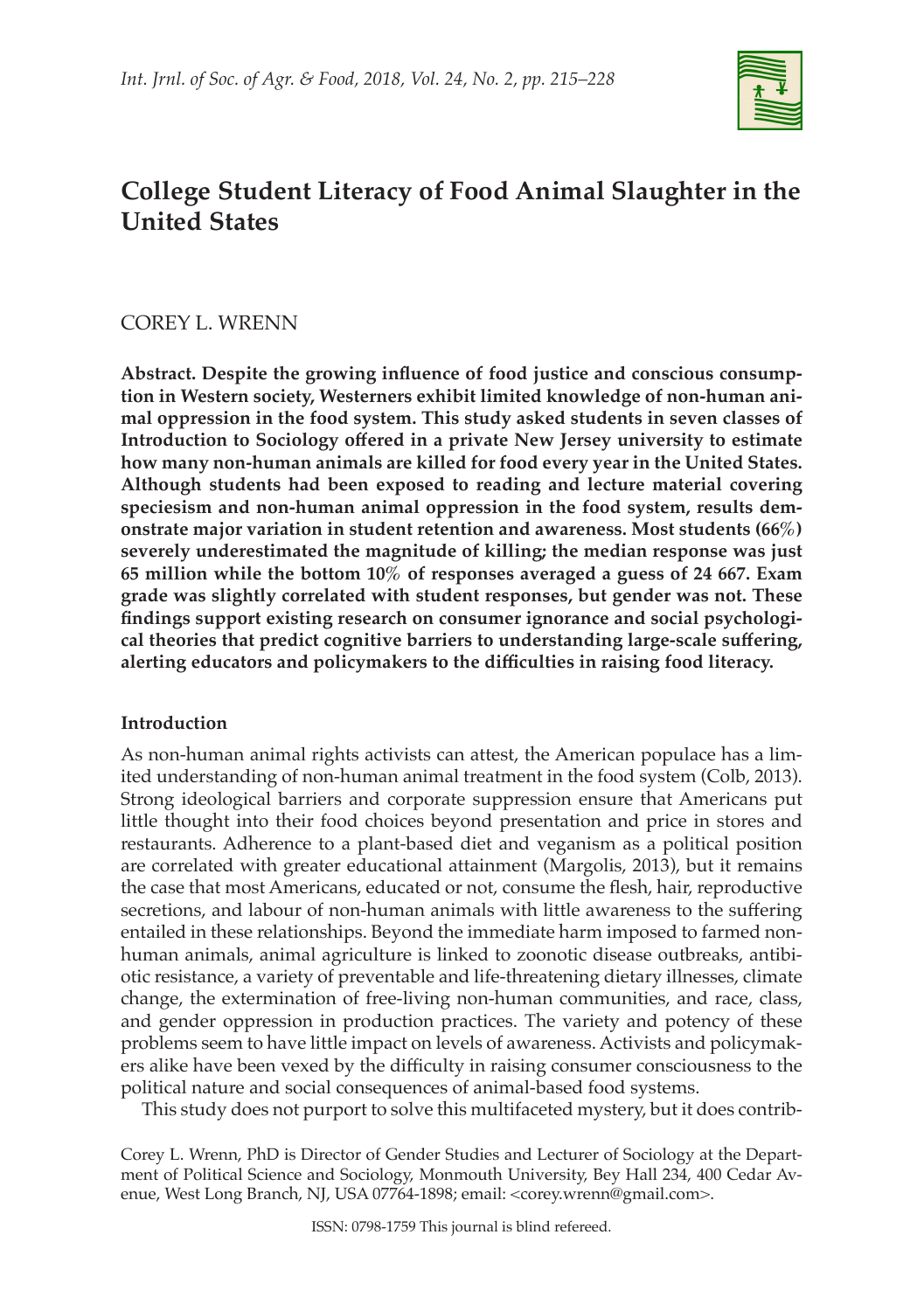ute to existing vegan demographic studies by offering a brief quantitative analysis of one American university's food literacy. A number of psychological barriers and structural constraints ensure that consumers' food literacy remains rather low, and, as the results of this brief study demonstrate, isolated educational attempts may not be sufficient to overcome this issue. Segregation, socialization, and social psychological conditions ensure that ignorance to non-human animal suffering remains high, even though participants had been exposed to contradictory evidence. Results indicate that individualized attention to food illiteracy may not be the best investment of resources. Instead, a structural approach that targets consumers through influential institutions and agents of socialization will be necessary.

# **Literature Review**

# *The Politics of Sight*

Food consumption is a deeply personal and physically intimate human behaviour, and yet the structures that govern it are taken for granted and have become largely invisible. It is the nature of systems to remain out of sight and out of mind until they are disrupted, with this disruption subsequently forcing the attention of consumers. Timothy Pachirat explores this phenomenon in *Every Twelve Seconds: Industrialized Slaughter and the Politics of Sight* (2012), whereby the societal civilizing project has introduced a highly limiting and impermeable system of bureaucracy. Bureaucracy divides and separates society while also shrouding the distasteful aspects of production. With production segmented and dispersed, food literacy is baffled, and often intentionally so given the likelihood that consumer consciousness will lead to disenchantment and abstention. Consumers might only become aware of this bureaucratic structure when disease outbreaks surface and tracing contagions to the source proves difficult. This same structure hides violence against non-human animals (and vulnerable workers who are often undocumented, poor and female), compartmentalizing and dispersing production across many states, factories, and distribution centres. As with food-borne illnesses, it is difficult to attribute a source to the animal products that fall into the plate many miles from their origin. What is more, few of these products in any way resemble the cows, chickens, and other animals from whom they were taken. For consumers, what they see at the point of consumption has been greatly manipulated and what they do not see in the production process is tightly controlled.<sup>1</sup>

Indeed, Paul McCartney (2014) once observed that 'if slaughterhouses had glass walls, everyone would be a vegetarian.' It is this deliberate obfuscation that is precisely functional for a system that arguably runs counter to the sensibilities of many empathetic human consumers. Sociologists have offered a more sophisticated analysis regarding the politics of sight, noting that visibility is only one of many senses that is confused by institutional food practices (Cole and Stewart, 2014). While senses (sight, sound, smell, taste and touch) are all objectively registered, they are *subjectively* experienced. It is culture that ascribes meaning. Subsequently, rationalized, regimented and segmented societies that categorize non-human animals as commodities and machines ensure that they will not be interpreted as feeling or suffering. In fact, they do not 'exist' at all. Non-human animals, once objectified, are absorbed into rationalized systems and removed from human sensibility. Disruption to the cultural logic is needed to restore non-human animals to fields of awareness.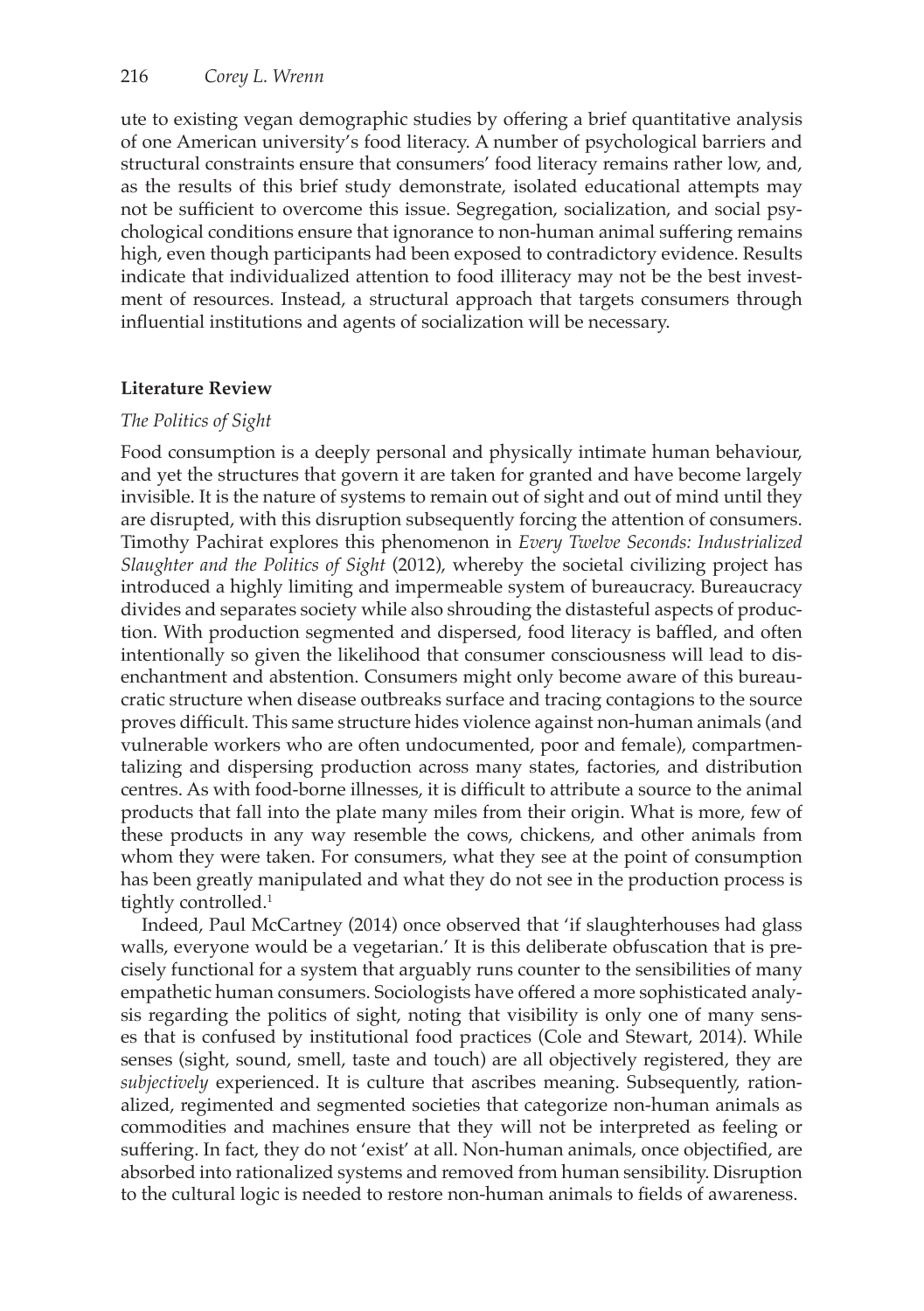Scientific research, critical journalism, and social-movement activity are all potential sources of disruption given their ability to raise awareness to hidden systems and illuminate social problems. This has certainly been the case as food justice popularized in the late twentieth twentieth century and the non-human animal rights movement entered its second wave. Cultural concern with food production is not a modern phenomenon of course, and reaches at least as far back as the food safety acts of the early twentieth century. This legislation was spawned, in part, by the investigative work of journalists such as Upton Sinclair, whose 1906 *The Jungle* opened a window to the cruelty and violence of the American slaughterhouse system. A century later, Eric Schlosser's 2001 *Fast Food Nation* and Michael Pollan's 2006 *The Omnivore's Dilemma*, among others, would reinvigorate public interest in the ethics of food production. Some animal-centric investigative pieces, such as Ruth Harrison's 1964 *Animal Machines*, also commanded the attention of the public and inspired policy changes (Sayer, 2013).

These movements and writers have been impactful. Attitudinal research conducted by non-human animal advocacy groups indicates that Americans have new sensibilities about other animals. Most Americans now believe that some animals are sentient and emotionally sophisticated, while about half believe that farmed animals deserve equal moral consideration as other species (Faunalytics, 2016). Importantly, this change in attitude is matched, at least in part, by behavioural change. Approximately 8 million Americans identify as vegan or vegetarian, and over one-third of the country dines on plant-based meals regularly (Stahler, 2015). Plant-based eating is certainly not a foreign concept in the United States. Many ate little to no animal flesh out of economic necessity prior to the industrialization of the food system. Others were ethically motivated. America hosted a lively and influential vegetarian movement from the mid-nineteenth century through the Progressive Era, which certainly popularized healthful eating and compassion for other animals (Shprintzen, 2015). Following the rationalization of the food system after World War II and heavy government subsidies to support animal agriculture's expansion, however, flesh products became plentiful, abundant, and nearly unavoidable. American sensibility shifted in response. Today, about one in 10 Americans consider themselves former flesh abstainers, while over 80% of Americans have never tried a plant-based diet (Asher et al., 2014).

#### *Food Literacy*

While the cultural impact of activism and journalism cannot be overstated, contemporary research suggests that the consciousness-raising they elicit among audiences may be fleeting. Awareness is only half the battle, as rationalized systems make deviance from social norms of behaviour and conventional wisdom both difficult and resource intensive. For instance, one study explored the resonance of Pollan's *The Omnivore's Dilemma* among college students whereby students were assigned the book in tandem with food justice documentaries and integrative homework assignments. Participants reported a marked improvement in food choices, consuming more vegetables having completed the course (Hekler et al., 2010). Another study, however, also explored the impact of *The Omnivore's Dilemma* on college students who had been assigned the book, and found that, within a year, their critical consciousness had dimmed and most behaviour changes had reversed (Hormes et al., 2013).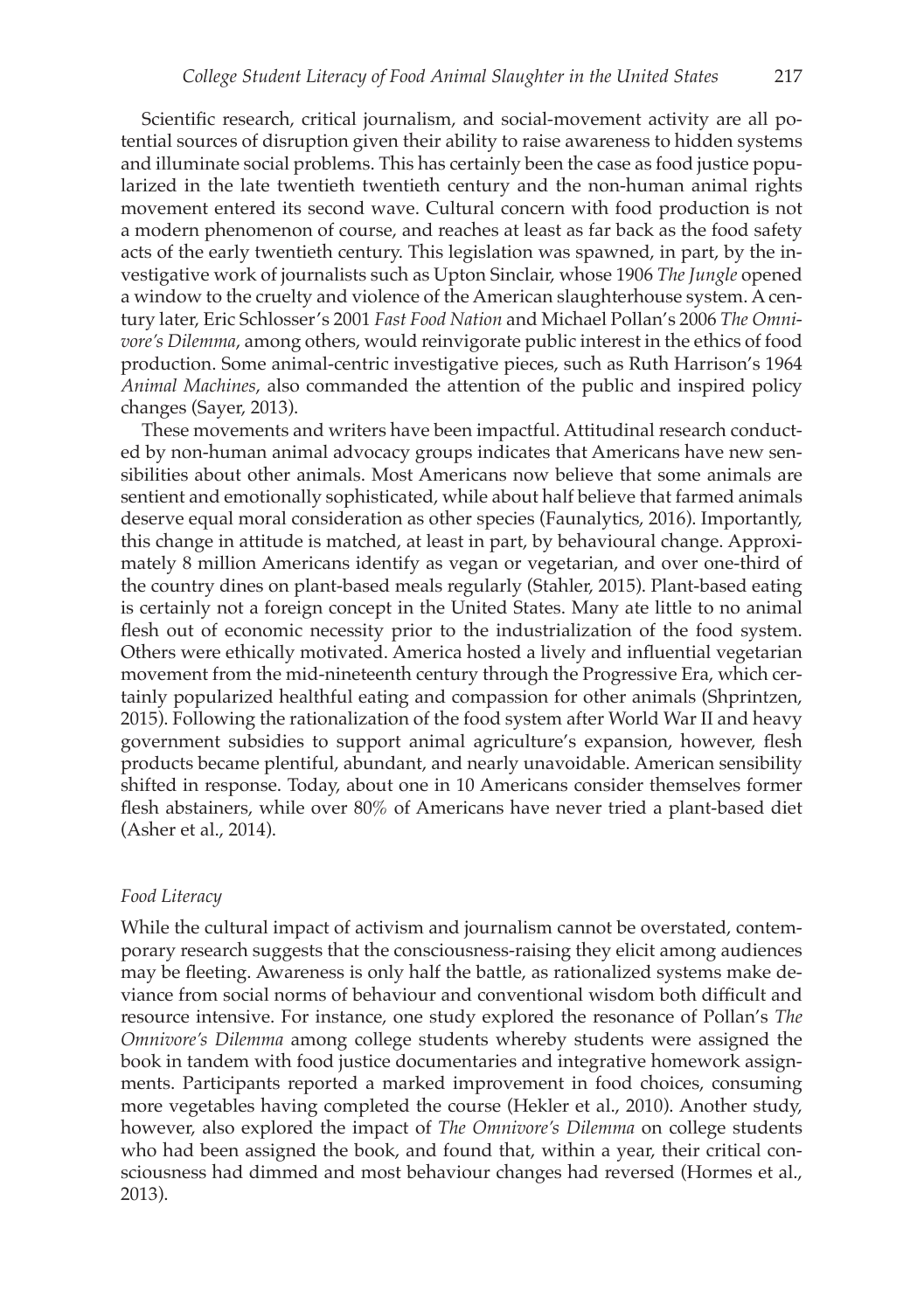These results highlight the difficulty of consciousness-raising through cultural disruption, but education has elsewhere been shown to be at least somewhat impactful. Instructors of animal studies courses, for example, have reported significant attitude and behaviour changes (Flynn, 2003; Linné, 2016). The main drawback to this approach is that some degree of selection bias would be expected in humane education programmes, as students who already harbour empathy with non-human animals would be more likely to register for such classes.2 Research that does not rely on convenience sampling of humane studies classrooms is thus poised for more relevance. Of these studies, findings still indicate that education is impactful. A meta-analysis of student attitudes and perceptions found that education increases receptiveness to plant-based eating and also increases feelings of participant selfefficacy regarding their perceived ability to transition from animal foods (Corrin and Papadopoulos, 2017). Medical research presents similarly positive results. A study of Greek adolescents increased their vegetable intake and decreased their consumption of non-human animal bodies as their food education improved (Tsartsali et al., 2009). One American study also found decreased consumption of 'meat' as food knowledge increased (Yen et al., 2008). Educational channel also matters. An online course administered domestically and internationally by the animal agricultural industry found that online learning was exceptionally effective in shaping consumer attitudes about non-human animal welfare (Carr et al., 2016).

Ultimately, however, despite considerable non-human animal rights work against speciesist food production and a respectably robust vegetarian population, food literacy remains rather low in the United States. Research in other Western nations find similar patterns. Finnish researchers, for instance, have identified only a moderate level of consumer consciousness to 'meat' production's negative impact on the environment. There is also, however, a high level of interest in counteracting this damage with more sustainable consumer choices (Pohjolainen et al., 2016). Although Finland is more progressive than the United States in terms of environmental policy (in 2016, it ranked number one on the Environmental Performance Index), its vegetarian and vegan population is comparable (Vinnari et al., 2009). Likewise, a Swiss study also observed low levels of knowledge about the environmental impact of 'meat' production. These respondents believed that other countries (with presumably lower welfare standards) were to blame for any injustices in the food system (Shi et al., 2016).

A 2005 European Union report underscores this confusion as it relates to the treatment of non-human animals, finding that most respondents assume that welfare standards in Europe are high. Few consumers genuinely considered the well-being of other animals when making food purchases, suggesting that the assumption of high welfare allows the consumer to disengage from the political implications of their food choices. Of interest, the majority of these respondents had visited a 'farm' where non-human animals are exploited, and were thus more likely to demonstrate a concern for the welfare of their victims (European Commission, 2005). Presumably, this visit facilitated the return of their sensibility to other animals. Outside of Europe, a study of Australian adolescents also found limited knowledge of non-human animal welfare (Ronto et al., 2016). Likewise, Brazilian research indicates low levels of knowledge among urban citizens regarding standard factory-farming practices (Hötzel et al., 2017). Research on food literacy as it impacts on non-human animals is rather limited, but does demonstrate that rates are consistently low in regions where animal products are heavily consumed.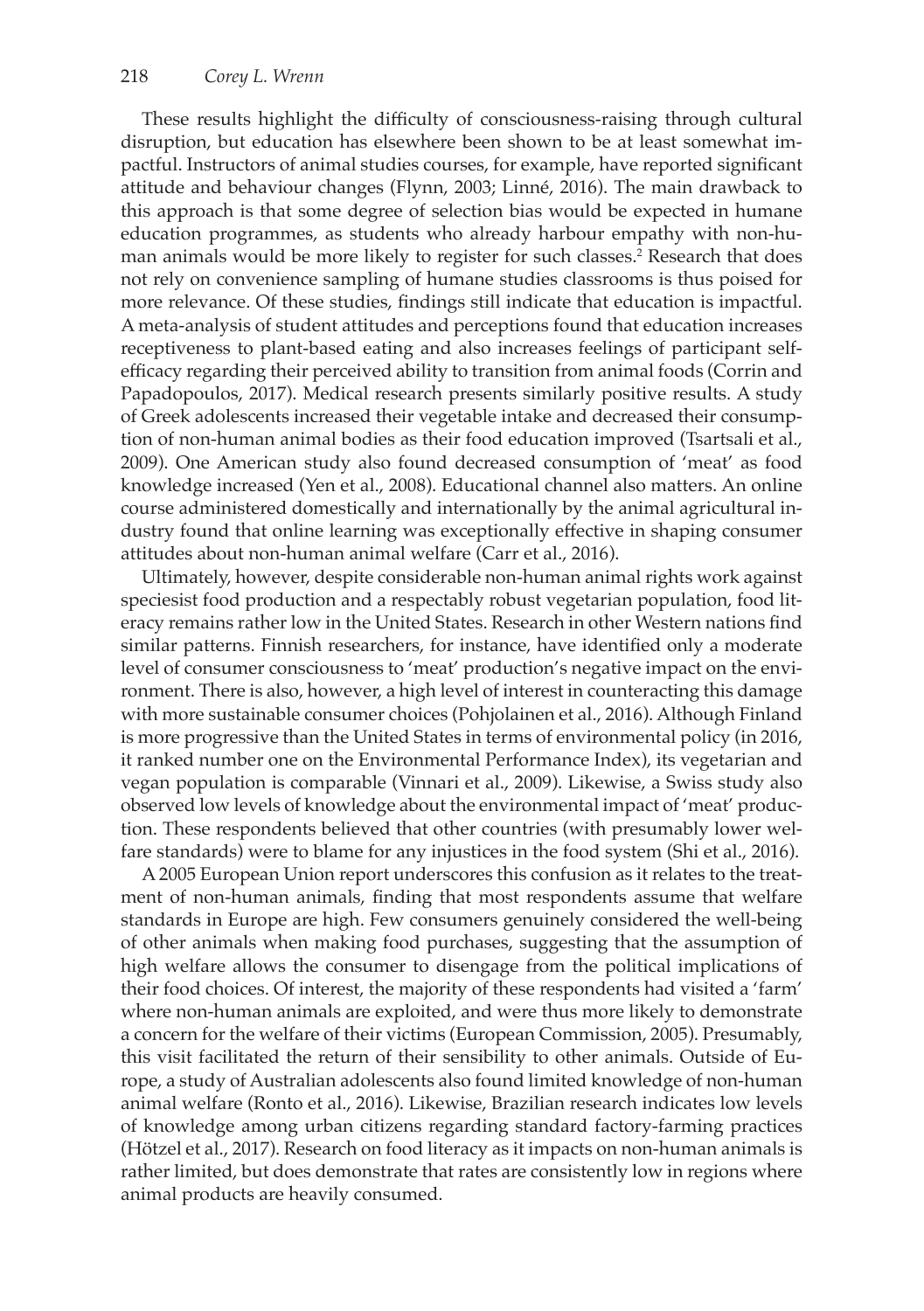## *Institutional Narratives, Segregation, and Other Barriers to Food Literacy*

Educators concerned with the ethical, environmental, and health consequences of low food literacy thus face an uphill battle in shaping the sensibilities and behaviours of their audience. University courses and social movements are ultimately limited in their reach, and these must compete with industry interests that subject Americans to well-funded media campaigns designed to increase consumer trust and patronage. Susceptibility to these messages is heightened given the low food-literacy levels necessary to make informed decisions. American foodways foster complacency and discourage critical thinking, as this lends to a more predictable (and ultimately profitable) system. The knowledge-interest nexus created by 'Big Food' in its collaboration with government institutions systemizes food choices and invisibilizes alternatives. Here, anti-speciesism scholars identify what Acampora (2016) terms 'epistemologies of ignorance' as particularly conducive to anthropocentric social structures and ideologies.

This process impacts consumers at an early age, beginning at the family level and refining in the school system. The archetypal farm of Old McDonald and other cultural myths contribute to this ignorance by facilitating non-truths and cognitive dissonance (Cole and Stewart, 2014). Children are socialized by their parents to accept 'meat' consumption as soon as they are capable of digesting solid foods, while cow's breastmilk is often introduced even sooner despite high levels of indigestibility, especially among children of colour (Scrimshaw and Murray, 1988). Socialization processes carefully obscure the animal origin of food (Bray, 2016). Flesh is most often prepared and described in ways that create dissonance and discourage empathy (Kunst and Hohle, 2016). 'Bacon', for instance, does not physically resemble the pig from whom it came, nor does its name. Language, in particular, conveys shared meanings about the status of other animals, both reflecting and shaping a speciesist culture. Human–non-human relationships are culturally policed in an unconscious manner with the regular use of otherizing and pejorative language (Dunayer, 2001). Speciesism is thus ritualistically upheld through daily discussion, particularly when communicators refer to non-human animals as 'animals', 'meat', or 'it', and when they create insults out of stigmatized non-human identities such as 'cow', 'bitch', 'dog', 'rat', and 'whale'.

Distancing increases non-human objectification and human insensibility, but closeness can disrupt this process. Regular exposure to species that are traditionally treated as food objects can improve awareness to their personhood (Hazel et al., 2015). That said, proximity is not a cure-all. As one study found, while young rural children who have higher exposure to food animals are aware that non-human animals must be killed to produce 'meat', they are unfamiliar with the reality of confinement or killing, even those children whose parents work in agriculture (Meischen and Trexler, 2003). Most humans are structurally distanced from institutionalized violence against other animals throughout their life course. Pribac (2016) has suggested that the segregation of non-human animals institutionalized for food production is a leading prejudicial barrier (as has been shown to be the case in American race relations).

The consumer's 'out of sight, out of mind' position is aggravated by the rise of reduce and reform solutions popular with non-profits and policymakers. These proindustry approaches are designed to modify suffering, rather than eliminate it. As Cole (2011) observes, 'humane' farming practices purport to increase the visibility of the food system and the non-human persons within it, but in a controlled man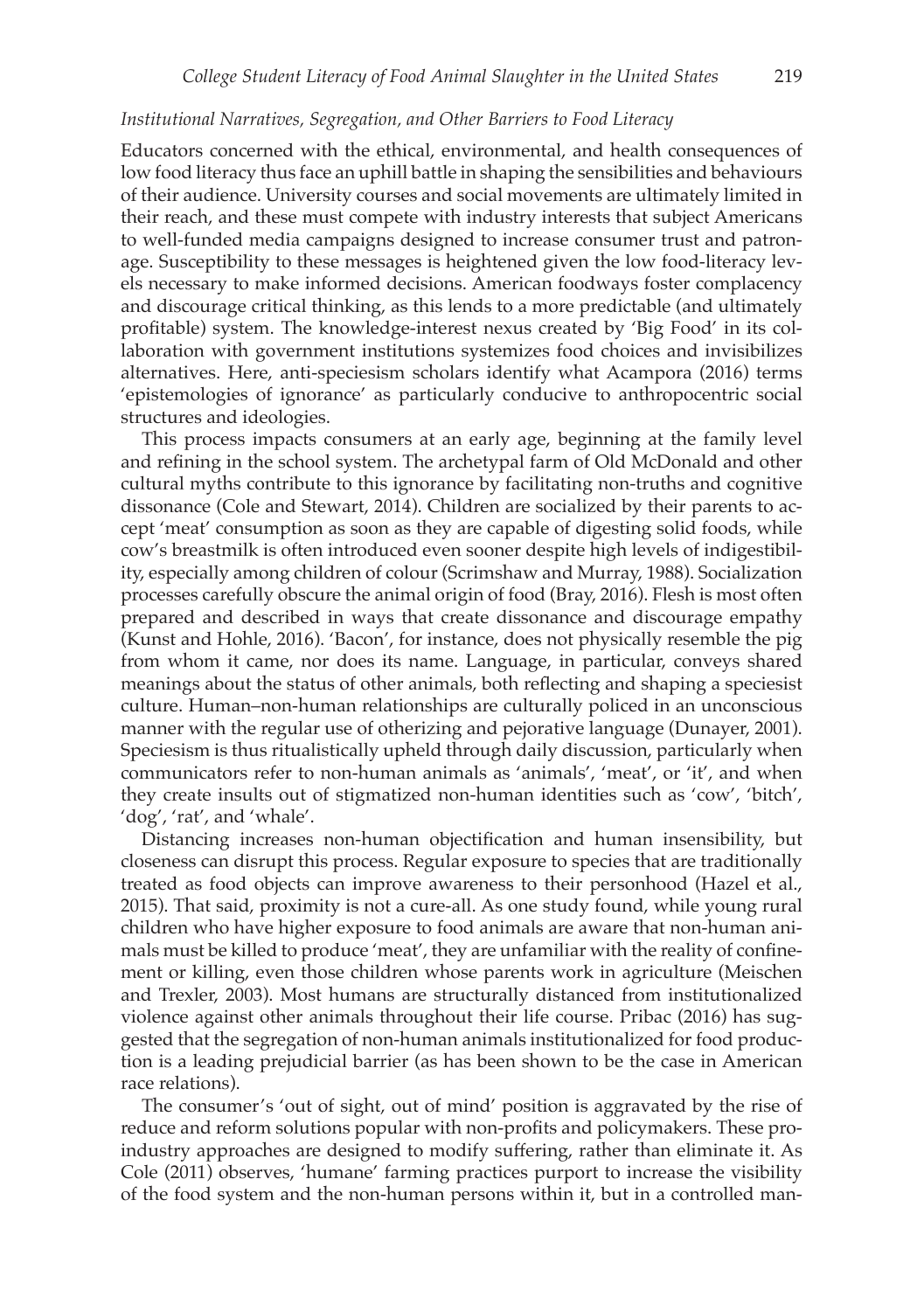ner in which producers shape consumer knowledge and awareness in such a way as to maintain the invisibility of the inherent cruelties that remain. 'Free-range' farm narratives will highlight the freedom of movement granted to non-human inmates, for example, but avoid discussing product sourcing, transportation, and slaughter, which must remain hidden due to the unpleasant violence they inherently entail. This industry strategy is useful in deflecting criticism before it arises, astutely shaping the discourse and consumer imagination. Ultimately, this humane-washing has more of an impact on the psychologies of consumers than the actual lives of nonhuman victims.

## *Social Psychology and Dissonance*

Structural, cultural, and environmental conditions are critical, but human psychology poses its own set of hurdles even without the added manipulation of the state and industries. For one, research on confirmation bias finds that individuals grappling with information, be it new or recollected, gravitate toward that which supports their existing beliefs. Likewise, they are inclined to overlook or dismiss information that contradicts these beliefs as well (Nickerson, 1998). This bias has even been observed among consumers of scientific evidence, which does not bode well for non-human animals who might be spared by research supporting their capacity for suffering.

An individual's interpretation of data is also influenced by their concept of self. In a study measuring the influence of vegan pamphlets, for instance, exposure to information about non-human animal treatment created an increase in concern about speciesism and a desire to eat less flesh among those who had *already* indicated to researchers that they were someone who identified as a caring consumer. This participant behaviour is likely a psychological effort to marry attitudes and behaviours (Prunty and Apple, 2013). This bias is thus useful for those who are already sympathetic to the interests of other animals, but it is not especially applicable to most American consumers who have little sensibility to other animals' conditions.

Awareness to non-human suffering brings with it considerable psychological trauma, and consumers may actively avoid knowledge to prevent this negative affection (Pribac, 2016). Indeed, a number of denial mechanisms are likely to be employed, and these are easily compounded by enlightenment fatigue. As social psychologist Stanley Cohen summarizes, people simply become 'tired of the truth' (2001, p. 187). This reaction has been described as 'willed blindness' (Gjerris, 2015), while some go so far as to term it 'empathetic laziness':

'Laziness is present in those who possess a vague sense that animals are treated badly in food-production, but decline to sharpen that awareness into concrete and specific knowledge. When someone declines to read or watch films about the brutality of meat (and milk and egg) production, choosing willful ignorance over knowledge of what the animals experience, they exhibit moral laziness, as well as (often) a kind of cowardice.' (Jenni, 2016, p. 34)

While psychological research has its merits, framing resistance as a matter of blindness, laziness, cowardice, or some other personal failing overly individualizes (in an ableist fashion) what is actually a common and predictable human response to normalized structures of oppression. The sociological research examined above coun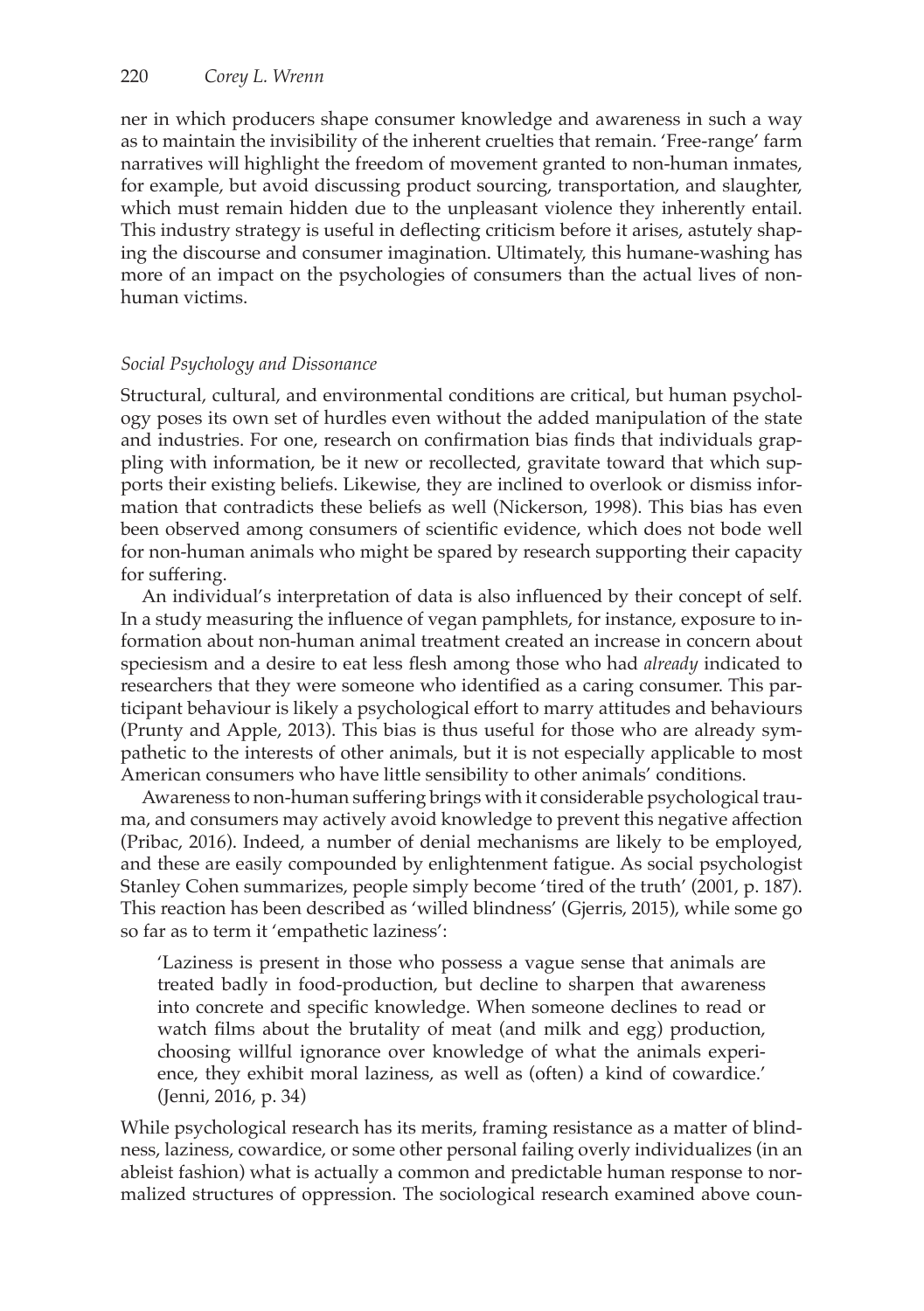ters Jenni's incomplete account of individual will or choice. Ignorance to non-human injustice is a toxic mixture of political and economic interests, sociological conditioning, and human psychological tendencies. Human economic structures and human brain structures work together to generate self-reproducing systems that make unimaginable violence quite banal and unremarkable.

#### **Methodology**

Again, this study does not attempt to explain how these low levels of food literacy manifest, but it is able to evidence the degree of resistance that exists in American consumers, even relatively educated ones. Data was collected from the results of one extra credit question on a mid-semester exam administered to seven sections of an introductory sociology course in a New Jersey four-year private institution. This question asked: 'Approximately how many land mammals are killed for food in the United States each year?,' and students were given a blank space to write their answer. The gender and test score of the students were also recorded. Because the question counted for two points of extra credit toward their exam score, students were expected to have taken the question seriously. Approximately three weeks prior to the test, the students had been presented with a regular 80-minute lecture on speciesism and the experience of non-human animals in the American food system. The lecture structure was consistent with regular course activity, and speciesism was integrated with disciplinary concepts such as culture, inequality, institutions and socialization. Students were told the estimated number of land animals killed in the United States each year as of 2011 (approximately 10 billion), as well as the number killed globally (approximately 65 billion). This information was listed on a Power-Point slide for note-taking purposes. The lecture was supplemented by a sociological article written by David Nibert (2003), 'Humans and Other Animals: Sociology's Moral and Intellectual Challenge', which numbered the oppression of non-human animals in the 'millions' or 'hundreds of millions'.

This study is significantly limited in that it explores comprehension of a very narrow aspect of speciesism and draws from only one course offering at one university. There is no control group, as the speciesism lecture is an important element to the course design and I was not prepared to omit it from any classes. This course is primarily taken by first-year students, although students of all academic levels register. Because it is an introductory course that counts for a general education requirement for the university, students of all disciplinary backgrounds choose the class. This university is a private institution with a somewhat conservative student body. Approximately 60% of the student population is female, which is comparable to the national university gender ratio (Corbett et al., 2013). The gender ratio in the sample classes are slightly more skewed, with 68% of respondents being female. About half of the students at the sample university are first generation, which is also comparable to the national average (Staklis, 2010). Located on the Jersey Shore, most students are New Jersey natives and not geographically proximate to agricultural systems. Although the university is in the New York City area and has a moderately active vegan/vegetarian community with a handful of plant-based restaurants, it is not in any way as robust as food justice hotspots in other parts of the country such as Brooklyn, Los Angeles or Portland. This study is not intended to be generalizable, but does expect to contribute to the scientific understanding of consumer awareness to non-human animal suffering.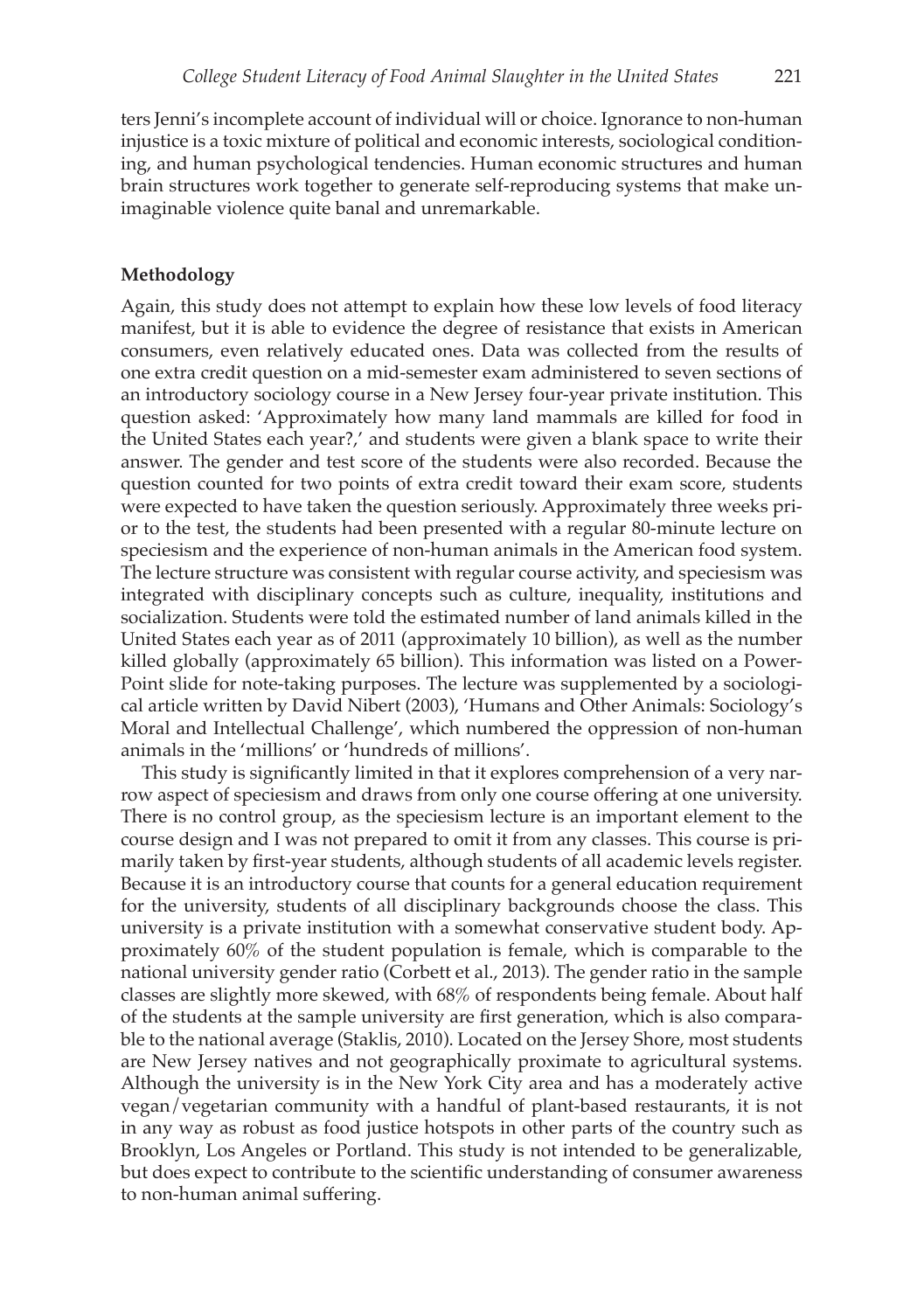## **Results**

When presented with a lecture on the topic and incentivized to remember this information in preparation for an exam, do students retain a reasonable estimate of how many non-human animals are killed for food in the United States? A total of 196 students completed the exam, but 41 (21%) did not answer the extra credit question. Averages were employed when the responses given were estimates. For example, if a student wrote, '3 million to 5 million', four million was recorded. Students who did not answer were recorded as 'no answer'. As predicted, the majority (66%) of respondents significantly underestimated the number of non-human animals killed in the United States for food. Only 2.5% significantly overestimated, and the remaining 29% were in the ballpark with responses between 1 billion and 1 trillion. The median response was 65 million, or just 0.006% of the actual number of land-dwelling nonhuman animals killed in the United States (which is 10 billion). Quite a few students guessed lower than 10 000. In fact, the bottom 10% of responses averaged a paltry 24667. The lowest guess was just 1,000. Given that thousands of non-human animals are killed just to meet the menu requirements of the campus cafeteria each semester, these results indicate a profound ignorance of the American food system and its impact on vulnerable species.

Recall that some students vastly overestimated the level of American speciesism. Overestimates in the many trillions were common. Although the test question explicitly asked for an estimate of land animals only, estimates in the trillions are more realistic given that the students were likely considering water inhabiting species, and this record-keeping weakness in the official statistic was explained to students during lecture. However, overestimating can also indicate a disconnect from the reality of speciesism if students are guessing large, abstract numbers from of a place of ignorance that is similar to the under-estimators. Due to these exceedingly high guesses, the average response for the entire study was skewed to 328 trillion. The top 10% of responses averaged 2.8 trillion.

While this article has reviewed the socializing impact of corporations and the state that supports them as well as psychological barriers to persuasion, there are additional spurious variables that may have interfered with student comprehension. For instance, no morally shocking images were utilized in the lecture, although some research suggests that images of non-human animal suffering can have a lasting impact on the viewer's memory (Tiplady et al., 2015) and can reduce audience denial mechanisms (Cohen, 2001). Students will also have variances in learning and test-taking capabilities, and many were first-year students still mastering skills necessary for college success. It should also be noted that the acceptance rate at this particular institution is extremely generous, suggesting that many participants may not have the same levels of commitment or educational advantage that would be expected of the average American university student.

Gender was also considered. While students in this study were all exposed to the same information, I was not able to control for the effect that gender socialization has on the interpretation and absorption of data. Research supports that women are more attuned to the suffering of others (Mercadillo et al., 2011), non-human animals included (Herzog et al., 2015). Men, alternatively, have been encouraged to associate flesh consumption with masculinity and are discouraged from empathizing with weaker groups. Information that conflicts with these masculine values would be theoretically less likely to resonate or retain as consistent with confirmation bias. However, gender did not significantly influence responses, although slightly more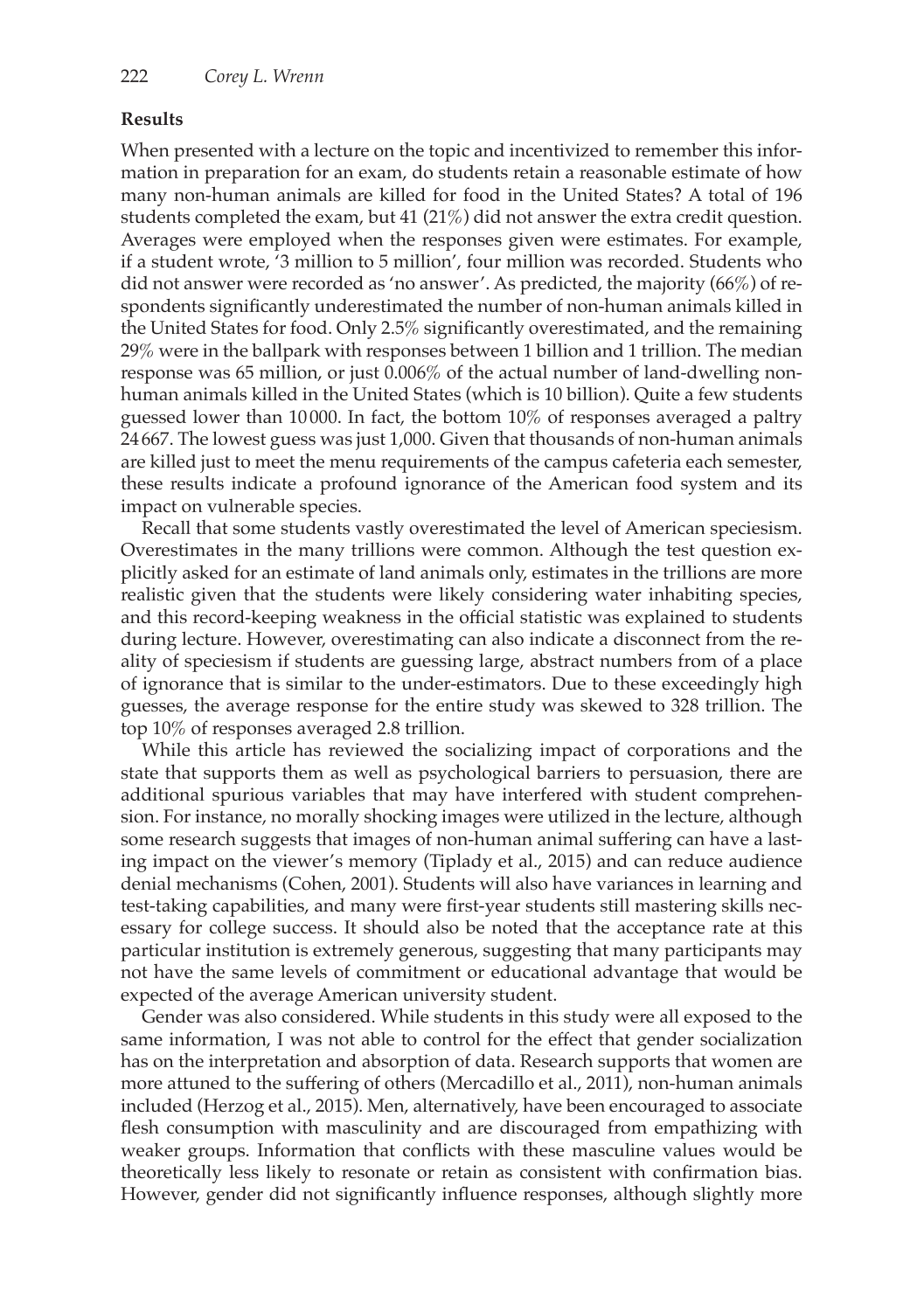of those who severely underestimated were women (Figure 1). An independent ttest could not confirm a significant relationship between gender and guess (Table 1).

Students with higher test scores were, as one might expect, more likely to report an accurate answer. This suggests a correlation between educational commitment, intelligence, and food literacy. The average exam grade for the sample was 75 (a  $\langle C' \rangle$ , which is precisely 'average' by American university standards. Forty-two percent of A-level students answered within a reasonable range, compared to just 25% of B students, 10% of C students, 11% of D students, and 8% of students who failed. The distribution of responses by grade are presented in Figure 2. A-level students,



Male Female

**Figure 1**. Gender distribution by percentage.

| Gender                         |               |      |      | N       |                              | Mean     | Std. deviation     |             | Std. error mean |
|--------------------------------|---------------|------|------|---------|------------------------------|----------|--------------------|-------------|-----------------|
| Male                           |               | 62   |      | 4.04E11 |                              | 1.757E12 |                    | 2.231E11    |                 |
| Female                         |               |      |      | 134     |                              | 1.93E11  | 1.747E12           | 1.509E11    |                 |
| b. Independent samples test.   |               |      |      |         |                              |          |                    |             |                 |
|                                | Levene's test |      |      |         | T-test for equality of means |          |                    |             |                 |
| F<br>$\boldsymbol{p}$          |               |      | t    | df      | $2p^*$                       | $Mean+$  | Std.               | $CI^*$      |                 |
|                                |               |      |      |         |                              |          | error <sup>†</sup> | Lower       | Upper           |
| Equal variances<br>assumed     | 2.220         | .138 | .786 | 194     | .433                         | 2.112F11 | 2.688E11           | $-3.189E11$ | 7.412E11        |
| Equal variances<br>not assumed |               |      | .784 | 118.210 | .435                         | 2.112F11 | 2.693E11           | $-3.222E11$ | 7.445E11        |

**Table 1**. Test for relationship between gender and guess (numbers guessed). a. Group statistics.

*Notes*:  $*$  2-tailed significance;  $*$  mean and std. error of difference;  $*$  95% confidence interval of difference.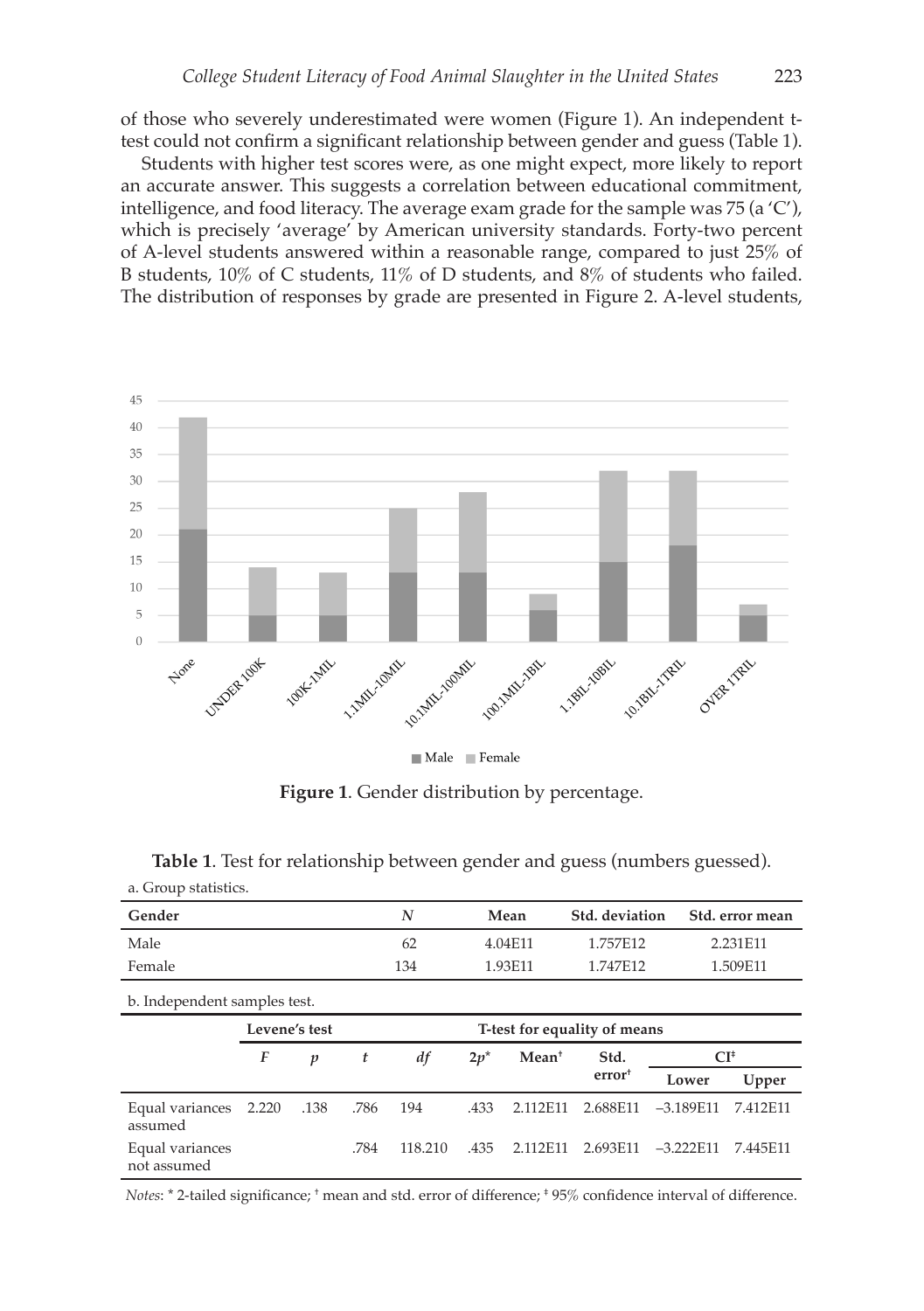however, made up only a small portion of the sample. A linear regression analysis rendered an *R*<sup>2</sup> of just 0.002, such that the student's exam grade only explains 0.2% of their guess (Table 2). This regression also indicated that, for every point an exam



**Figure 2**. Distribution of student responses.

*Note*: Scores within a reasonable range (between 1.1 billion and 1 trillion) are shaded in blue and are outlined.

| a. Model summary. |                               |                             |            |                           |                  |         |                               |  |
|-------------------|-------------------------------|-----------------------------|------------|---------------------------|------------------|---------|-------------------------------|--|
| Model             |                               | $\boldsymbol{R}$            |            | $R^2$                     | Adjusted $R^2$   |         | Std. error of the<br>estimate |  |
| $\mathbf{1}$      |                               | $.043*$                     |            | .002                      | $-.003$          |         | 1.751E12                      |  |
|                   | b. Anova. <sup>†</sup>        |                             |            |                           |                  |         |                               |  |
|                   | Model                         | Sum of<br>squares           | df         | Mean square               | $\boldsymbol{F}$ |         | <i>p</i> -value               |  |
| 1                 | Regression                    | 1.083E24                    | 1          | 1.083E24                  | .353             |         | $.553*$                       |  |
|                   | Residual                      | 5.948E26                    | 194        | 3.066E24                  |                  |         |                               |  |
|                   | Total                         | 5.959E26                    | 195        |                           |                  |         |                               |  |
|                   | c. Coefficients. <sup>+</sup> |                             |            |                           |                  |         |                               |  |
| Model             |                               | Unstandardized coefficients |            | Standardized coefficients |                  | t       | $p$ -value                    |  |
|                   |                               | β                           | Std. error | β                         |                  |         |                               |  |
| 1                 | (Constant)                    | 7.257E11                    | 7.945E11   |                           |                  | .913    | .362                          |  |
|                   | Exam grade                    | $-6.334E9$                  | 1.066E10   | $-.043$                   |                  | $-.594$ | .553                          |  |

| Table 2. Relationship between exam outcome and student response. |  |  |
|------------------------------------------------------------------|--|--|
|                                                                  |  |  |

*Notes*: \* predictors: (constant), exam grade; † dependent variable: number guessed.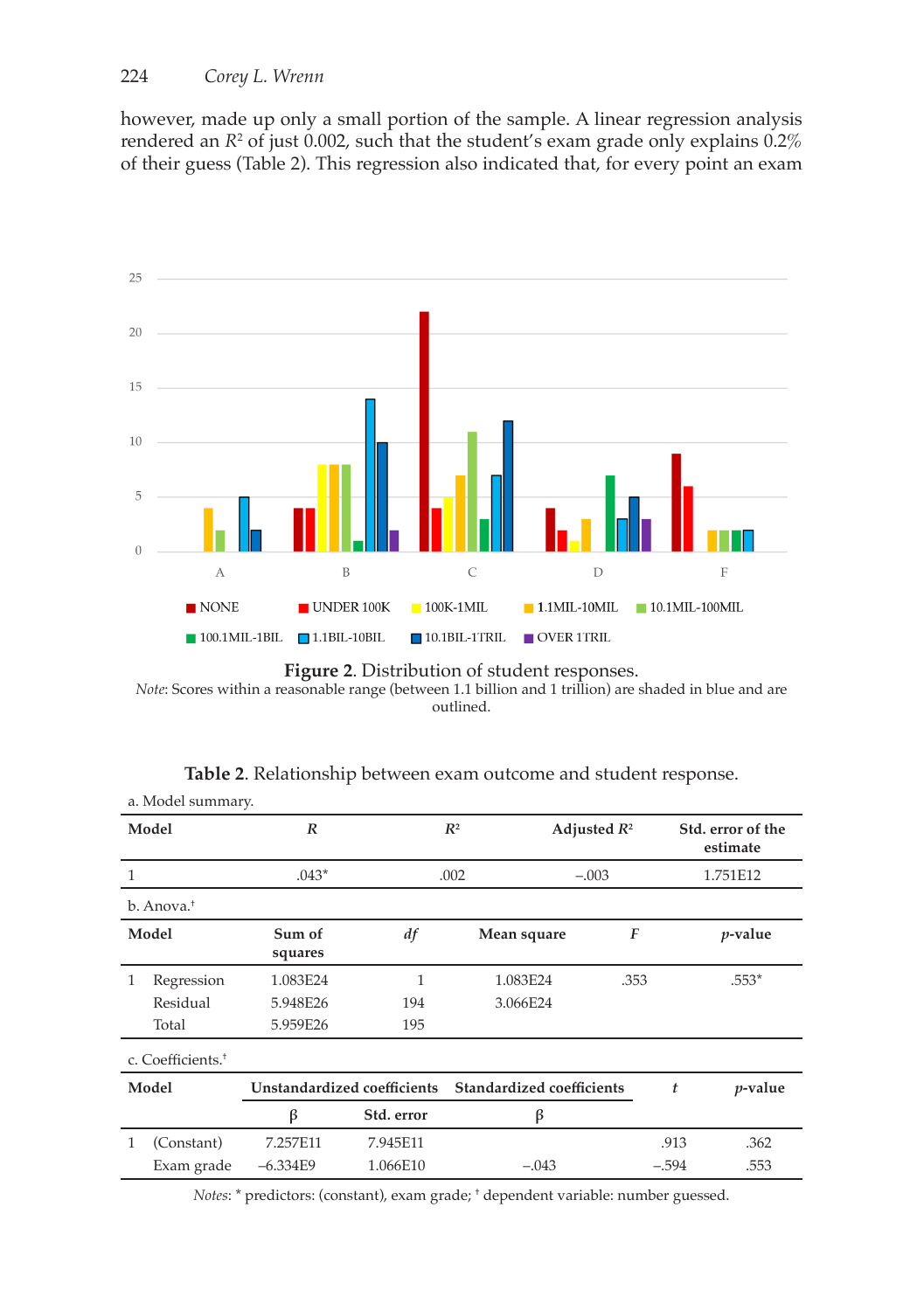grade increases, the student's guess decreases by 6.3 billion, but, again this is not significant ( $p = .553$ ).

Cognitive dissonance regarding speciesism and poor instruction might be partly to blame, but student individuality must also be considered. Presumably, students who scored higher were more likely to keep up with assigned readings, attend lecture regularly, and study in advance of exam time, while underestimations can be explained by lower student preparedness. Data overload was also a variable. Some students confused the number of non-humans killed in the United States (10 billion) with the number of those killed globally (65 billion), indicating that the lecture material had been absorbed, but simply confused or partially remembered. That one in five respondents did not even feel confident enough to hazard a guess is also telling. Some of these students may have declined to answer knowing that they could not recollect the exact number from lecture. Some may have skipped the day of lecture. Most of these students were C, D, and F students. No A students failed to answer, and only 7% of the non-responses were associated with B students.

#### **Conclusion**

While the dramatic results presented here would be troubling coming from any American demographic, that these results derive from *university students* who have been exposed to lecture material on speciesism in the food system is especially indicative of powerful sociological and psychological barriers to food literacy. University students are expected to have an edge over the general population given that they are trained in critical thinking and are exposed to fundamental concepts of social justice as part of the liberal education provided by most American universities. The results of this study conflict with research that finds food literacy to be positively associated with education. Students are a privileged group, and yet the students in this study remain grossly ignorant of actual killing levels. No control group was utilized in this study, but seeing that so many students estimated non-human animal killing at such low levels, it would be difficult to imagine that students not exposed to the lecture could score much worse. Additional research into the knowledge base of the general public would presumably identify similar, if not poorer, literacy levels. Educators and policymakers must be prepared for diverse audiences and constituents. They must also presume profound ignorance to the truth.

Obviously, most consumers *do* realize that non-human animals must be killed to produce the food that humans eat. Most also have at least a vague understanding that animal agriculture is a stressful, painful and unfair experience for other animals. The results here indicate that awareness of the degree to which this killing takes place is lacking. Complicating this consciousness is the problem that most consumers are not clear on how to link up knowledge and attitudes with the appropriate behaviour (Prunty and Apple, 2013; Cornish et al., 2016). Social movements and educators are fighting to present an alternate view of the social world with the support of scientific evidence, only to be rebuffed by the more powerful forces of social psychology and structural invisibility wielded by industry, state and other agents.

Nonetheless, psychological research does suggest that exposure to a multitude of scientific sources can improve the audience's ability to think critically and acknowledge conflicting information (Stadtler et al., 2013), thus suggesting that greater media and scientific literacy could improve food literacy. Humane educators and policymakers would be advised to explore sustained intervention efforts as opposed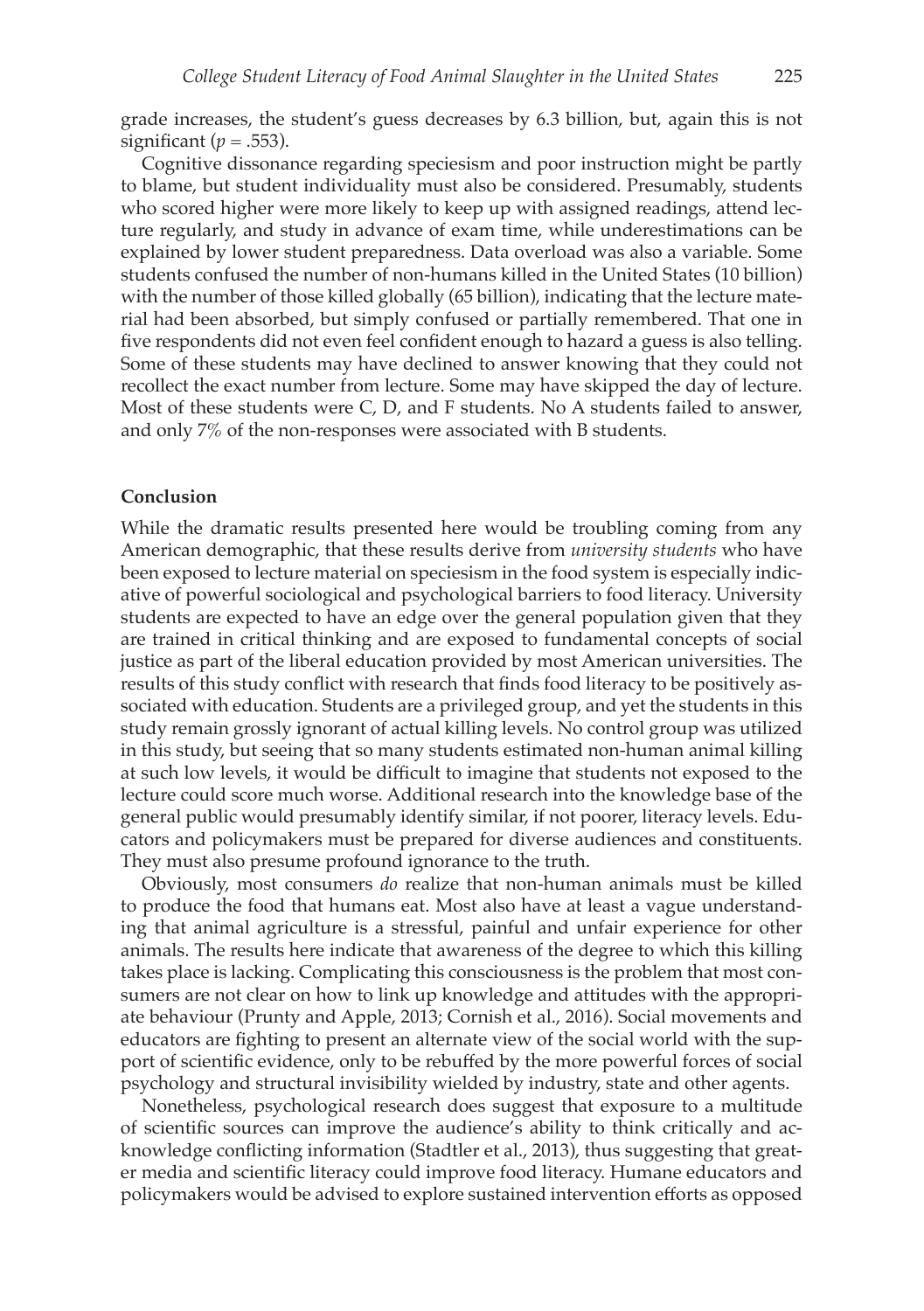to one-time-only or sporadic techniques. When I debriefed my students after the test and placed their low numbers into context, most students smiled and laughed when they realized how unrealistic their guesses had been. At least for my student respondents, participation in this study may increase their scientific proficiency and put a dent in their dissonance. Additional research on effective strategies of enlightenment and persuasion will be needed to illuminate mechanisms of change and resistance in consumption patterns.

#### **Notes**

- 1. Here the terms referring to sight and vision are intended to be metaphorical in keeping with Pachirat's language; however, this unnecessarily excludes visually impaired persons who also have relationships with non-human animals. For this reason, Cole and Stewart (2014) advocate language of 'sensibility' over 'visibility', particularly as sight is only one way of experiencing other animals.
- 2. More information on humane education is hosted by the Institute for Humane Education and the Animals and Society Institute.

### **References**

Acampora, R. (2016) Epistemology of ignorance and human privilege, *Animal Studies Journal*, 5(2), pp. 1–20.

- Almiron, N. (2016) The political economy behind the oppression of other animals: interest and influence, in: N. Almiron, M. Cole and C. Freeman (eds) *Critical Animal and Media Studies: Communication for Nonhuman Animal Advocacy*. New York, NY: Routledge, pp. 26–41.
- Asher, K., Green, C., Gutbrod, H., Jewell, M., Hale, G. and Bastian, B. (2014) *Study of Current and Former Vegetarians and Vegans*. Olympia, WA: Humane Research Council.
- Bray, H.J., Zambrano, S.C., Chur-Hansen, A. and Ankeny, R.A. (2016) Not appropriate dinner table conversation? Talking to children about meat production, *Appetite*, 100, pp. 1–9.
- Carr, C., Abrams, K., Velinsky, V., Eubanks, L. and Johnson, D. (2016) Quantifying attitudes and knowledge change toward animal welfare and sustainability of animal agriculture and the safety and healthfulness of muscle foods, *Meat Science*, 112, p. 117.
- Cohen, S. (2001) *States of Denial: Knowing about Atrocities and Suffering*. Malden, MA: Polity Press.
- Colb, S. (2013) *Mind If I Order the Cheeseburger? And Other Questions People Ask Vegans*. Brooklyn, NY: Lantern Books.
- Cole, M. (2011) From 'animal machines' to 'happy meat'? Foucault's ideas of disciplinary and pastoral power applied to 'animal-centred' welfare discourse, *Animals*, 1(1), pp. 83–101.
- Cole, M. and Stewart, K. (2014) *Our Children and Other Animals: The Cultural Construction of Human-Animal Relations in Childhood*. New York, NY: Routledge.
- Corbett, C., Hill, C. and St. Rose, A. (2013) *Where the Girls Are: The Facts about Gender Equity in Education*. Washington, DC: American Association of University Women.
- Cornish, A., Raubenheimer, D. and McGreevy, P. (2016) What we know about the public's level of concern for farm animal welfare in food production in developed countries, *Animals*, 6(11), art. 74.
- CORRIN, T. and PAPADOPOULOS, A. (2017) Understanding the attitudes and perceptions of vegetarian and plant-based diets to shape future health promotion programs, *Appetite*, 109, pp. 40–47.
- Dunayer, J. (2001) *Animal Equality: Language and Liberation*. Derwood, MD: Ryce Publishing.
- European Commission (2005) Attitudes of Consumers Towards the Welfare of Farmed Animals, *Eurobarometer*, 229(Wave 63.2). Published online <http://ec.europa.eu/public\_opinion/archives/ebs/ebs\_229 \_en.pdf>.
- Faunalytics (2016) *Animal Tracker 2016: Contradictions in Public Opinion*. Published online <https://faunalytics.org/animal-tracker-2016-contradictions-in-public-opinion/>.
- Flynn, C.P. (2003) A course is a course, of course, of course (unless it's an animals and society course): challenging boundaries in academia, *International Journal of Sociology and Social Policy*, 23(3), pp. 94–108.
- Gjerris, M. (2015) Willed blindness: a discussion of our moral shortcomings in relation to animals, *Journal of Agricultural and Environmental Ethics*, 28(3), pp. 517–532.

Harrison, R. (1964) *Animal Machines: The New Factory Farming Industry*. London: Vincent Stuart.

Hazel, S.J., O'Dwyer, L. and Ryan, T. (2015) 'Chickens are a lot smarter than I originally thought': changes in student attitudes to chickens following a chicken training class, *Animals*, 5(3), pp. 821–837.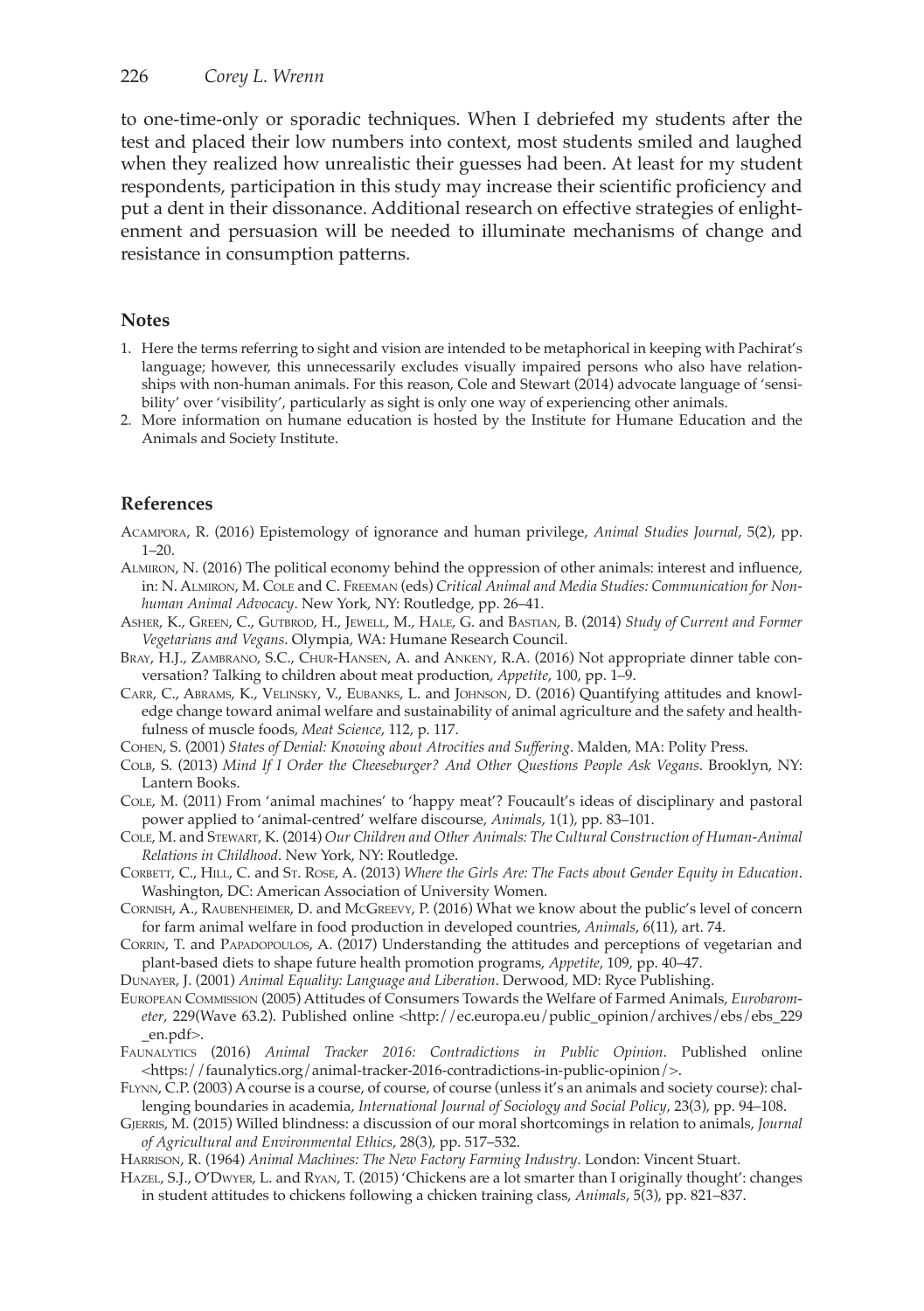- Hekler, E.B., Gardner, C.D. and Robinson, T.N. (2010) Effects of a college course about food and society on students' eating behaviors, *American Journal of Preventative Medicine*, 38(5), pp. 543–547.
- HERZOG, H.A. JR., BETCHART, N.S. and PITTMAN, R.B. (2015) Gender, sex role orientation, and attitudes toward animals, *Anthrozoös*, 4(3), pp. 184–191.
- Hormes, J.M., Rozin, P, Green, M.C. and Fincher, K. (2013) Reading a book can change your mind, but only some changes last for a year: food attitude changes in readers of *The Omnivore's Dilemma*, *Frontiers in Psychology*, 4, art. 778.
- HÖTZEL, M.J., CARDOSO, C.S., ROSLINDO, A. and vON KEYSERLINGK, M.A.G. (2017) Citizens' views on the practices of zero-grazing and cow-calf separation in the dairy industry: does providing information increase acceptability?, *Journal of Dairy Science*, 100(5), pp. 4150–4160.
- Jenni, K. (2016) Empathy and moral laziness, *Animal Studies Journal*, 5(2), pp. 21–51.
- KUNST, J.R. and HOHLE, S.M. (2016) Meat eaters by dissociation: how we present, prepare, and talk about meat increases willingness to eat meat by reducing empathy and disgust, *Appetite*, 105, pp. 758–774.
- Linné, T. (2016) Tears, connections, action! Teaching critical animal and media studies, in: N. Almiron, M. Cole and C. Freeman (eds) *Critical Animal and Media Studies: Communication for Nonhuman Animal Advocacy*. New York, NY: Routledge, pp. 251–264.
- Margolis, R. (2013) Educational differences in healthy behavior changes and adherence among middleaged Americans, *Journal of Health and Social Behavior*, 54(3), pp. 353–368.
- McCartney, P. (2014) *Glass Walls* [Film]. London: People for the Ethical Treatment of Animals. Published online <https://www.youtube.com/watch?time\_continue=2&v=JlYMRPwz2NM>.
- Meischen, D.L. and Trexler, C.J. (2003) Rural elementary students' understandings of science and agricultural education benchmarks related to meat and livestock, *Journal of Agricultural Education*, 44(1), pp. 43–55.
- Mercadillo, R.E., Díaz, J.L., Pasaye, E.H. and Barrios, F.A. (2011) Perception of suffering and compassion experience: brain gender disparities, *Brain and Cognition*, 76(1), pp. 5–14.
- Nibert, D. (2003) Humans and other animals: sociology's moral and intellectual challenge, *International Journal of Sociology and Social Policy*, 23(3), pp. 4–25.
- Nickerson, R.S. (1998) Confirmation bias: a ubiquitous phenomenon in many guises, *Review of General Psychology*, 2(2), pp. 175–220.
- PACHIRAT, T. (2012) *Every Twelve Seconds: Industrialized Slaughter and the Politics of Sight*. New Haven, CT: Yale University Press.
- Pohjolainen, P., Tapio, P., Vinnari, M., Jokinen, P. and Räsänen, P. (2016) Consumer consciousness on meat and the environment: exploring differences, *Appetite*, 101, pp. 37–45.
- Pollan, M. (2006) *The Omnivore's Dilemma: A Natural History of Four Meals*. London: Bloomsbury Publishing.
- Pribac, T.B. (2016) Someone not something: dismantling the prejudicial barrier in knowing animals (and the grief which follows), *Animal Studies Journal*, 5(2), pp. 52–77.
- Prunty, J. and Apple, K.J. (2013) Painfully aware: the effects of dissonance on attitudes toward factory farming, *Anthrozoös*, 26(2), pp. 265–278.
- RONTO, R., BALL, L., PENDERGAST, D. and HARRIS, N. (2016) Adolescents' perspectives on food literacy and its impact on their dietary behaviors, *Appetite*, 107, pp. 549–557.
- Sayer, K. (2013) Animal Machines: the public response to intensification in Great Britain, c.1960–c.1973, *Agricultural History*, 87(4), pp. 473–501.
- Schlosser, E. (2001) *Fast Food Nation: The Dark Side of the All-American Meal*. New York, NY: Houghton Mifflin.
- Scrimshaw, N.S. and Murray, E.B. (1988) The acceptability of milk and milk products in populations with a high prevalence of lactose intolerance, *American Journal of Clinical Nutrition*, 48(4), pp. 1142–1159.
- Shi, J., Visschers, V.H.M., Bumann, N. and Siegrist, M. (2016) Consumers' climate-impact estimations of different food products, *Journal of Cleaner Production*, 172, pp. 1646–1653.
- Shprintzen, A. (2015) *The Vegetarian Crusade: The Rise of an American Reform Movement, 1817–1921*. Chapel Hill, NC: University of North Carolina Press.
- Sinclair, U. (1906) *The Jungle*. New York: Doubleday, Page.
- Stadtler, M., Scharrer, L., Brummernhenrich, B. and Bromme, R. (2013) Dealing with uncertainty: readers' memory for and use of conflicting information from science texts as function of presentation format and source expertise, *Cognition and Instruction*, 31(2), pp. 130–150.
- Stahler, C. (2015) How often do Americans eat vegetarian meals? And how many adults in the U.S. are vegetarian?, *The Vegetarian Resource Group* [blog], 29 May. Published online <http://www.vrg.org /blog/2015/05/29/how-often-do-americans-eat-vegetarian-meals-and-how-many-adults-in-the-u-s -are-vegetarian-2/#sthash.rPItyepl.dpuf>.
- Tiplady, C.M., Walsh, D.B. and Phillips, C.J.C. (2015) Ethical issues concerning the public viewing of media broadcasts of animal cruelty, *Journal of Agricultural and Environmental Ethics*, 28(4), pp. 635–645.